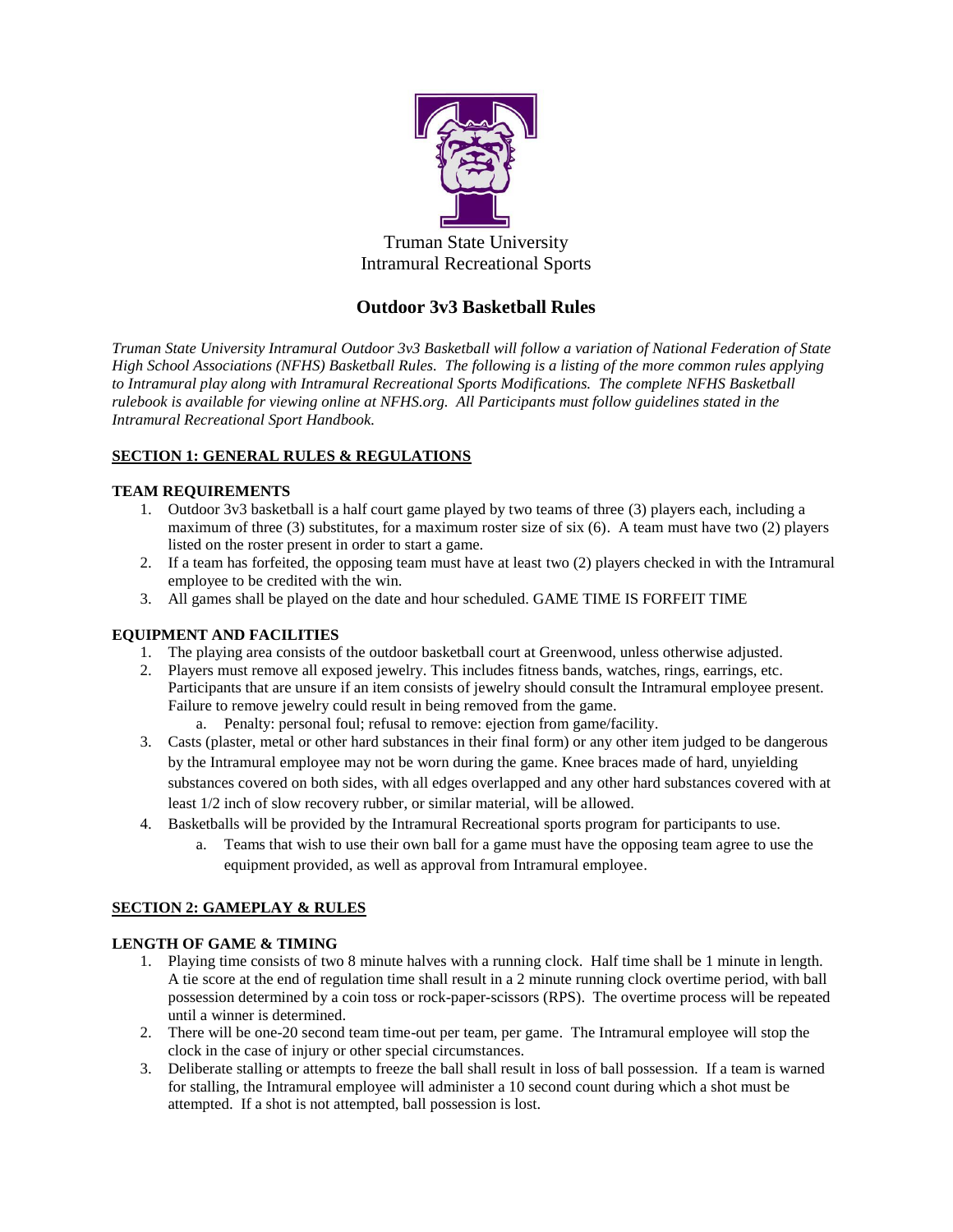### **GAME PROCEDURES**

- 1. Substitutions may be made after any stoppage of play.
- 2. A coin toss or RPS will determine starting possession. The winner may choose if he or she wants the ball to begin the first half or the second half.
- 3. Ball possession changes hands after each basket, unless a foul is awarded.
- 4. After each change of possession, the ball must be taken back across the check line. The check line is the free throw line extended and above the three-point arc.
- 5. After any dead ball situation (foul, violation, made basket, etc.), the ball must be passed from the check line.
- 6. Made field goals from beneath the arc are worth 1 point, made field goals from beyond the arc are worth 2 points. Made free throws are worth 1 point.

### **FOULING**

- 1. All common personal and technical fouls shall be counted against a team total. In each half, a bonus will be awarded on and after the fifth team foul. An individual player cannot foul out of a game, but may be ejected by the official for cause.
- 2. Prior to the fifth team foul:
	- a. any common foul shall result in loss of possession for the offending team
	- b. any offensive foul shall result in disallowing a converted basket and loss of possession
	- c. any shooting foul with a missed basket shall result in retained possession
	- d. any shooting foul with a converted basket shall result in the basket being awarded, along with change of possession
- 3. Following the fifth team foul:
	- e. any shooting foul with a missed basket shall result in a foul shot taken in the manner of single technical foul with only one shot allowed to the offended player
	- f. any shooting foul with a converted basket shall result in the basket being awarded, a foul shot taken in the manner of single technical foul with only one shot allowed to the offended player

#### **OFFICIATING**

- 1. All 3v3 games will be self-officiated.
- 2. An Intramural employee will be present to settle any disputes that cannot be worked out between the two teams. Disputes will be resolved by RPS or a coin toss.

### **SECTION 3: MISCELLANEOUS INFORMATION**

#### **PROTESTS**

- 1. Protests shall not be received or considered if they are based solely on a decision involving the accuracy of a judgment call. Only rule interpretations may be protested.
- 2. A protest must be made with the Intramural employee immediately following the call in question or before the start of the next play.
- 3. Protests involving ineligible players may be made any time before the game, at halftime, or immediately following the conclusion of the game. All eligibility protests will be marked by the Intramural employee as being played under protest, but the game will be completed. A written protest must be submitted to the Director via the Intramural employee by noon the following day in order for the protest to be heard. Protests that do not follow these guidelines will not be heard.

### **PLAYER/PARTICIPANT CONDUCT**

- 1. We will hold all participants and spectators to a high degree of sportsmanship. This includes respect to authority, other participants and other spectators. Intramural employees may cite any participant or spectator with acts of non-sportsman-like conduct, and we may link spectators to participants for the purposes of assessing penalties.
- 2. Intramural employees may eject participants and spectators from any contest and/or event facility for acts of non-sportsman-like conduct. Those ejected for any reason may not participate in any further intramural activities until arranging a meeting with the Director of Intramural Recreational Sports to discuss reinstatement.